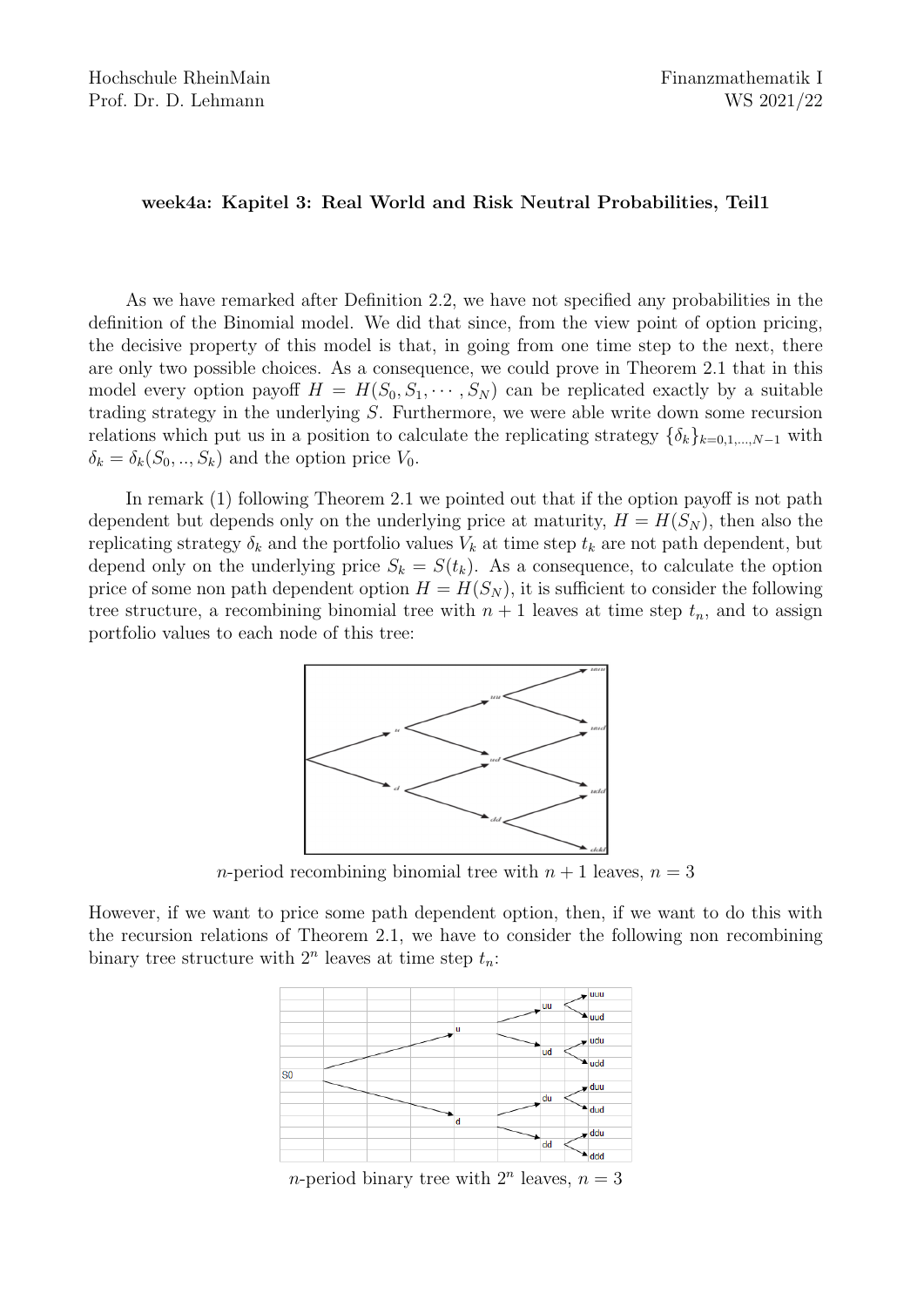Since for example  $2^{250} \approx 10^{75.26}$  is not that much different (well, by a factor of 100'000) from the number of estimated atoms in the universe,  $10^{80}$ , it is obvious that calculating with the recursion relation is not practical for the pricing of path dependent (or so called 'exotic') derivatives. Thus, a different method is needed and fortunately there is a much more practical method.

## Risk Neutral Probabilities

We go back to Definition 2.2, that was the definition of the Binomial model, and introduce some probabilities. That is, we write

$$
S_k = S_{k-1} \times \begin{cases} (1 + \text{ret}_{\text{up}}) & \text{with some probability } p \\ (1 + \text{ret}_{\text{down}}) & \text{with probability } 1 - p \end{cases}
$$
 (1)

thereby making the price process  $\{S_k\}_{k=0}^N$  to a stochastic process. We know already that option prices do not depend on p. Now we use that fact to make a special choice for p which will allow us to calculate option prices, also for path dependent options, in a practical and efficient way. From Theorem 2.1, we know that payoff replication is possible. For zero interest rates, we have (the general case  $r > 0$  will be considered below)

$$
H(S_0, S_1, ..., S_N) = V_0 + \sum_{k=1}^{N} \delta_{k-1}(S_0, ..., S_{k-1}) \times (S_k - S_{k-1})
$$
\n(2)

and  $V_0$ , the money which is needed to set up the replicating strategy, is the option price, the theoretical fair value of  $H$ . Let us introduce the following notation: For any function  $f = f(S_0, S_1, ..., S_N)$  of the price process  $\{S_k\}_{k=0}^N$  we introduce, for time  $t_k$ , a so called conditional expectation

$$
\mathsf{E}\big[\,f(S_0, S_1, \ldots, S_N) \,|\, \{S_j\}_{j=0}^k\,\big] \tag{3}
$$

by considering the time point  $t_k$  as the actual present time such that  $S_k, S_{k-1}, \ldots, S_0$  are actually known but the prices  $S_{k+1}, S_{k+2},..., S_N$  are unknown since they are still in the future. That is, the  $S_0, ..., S_k$  are deterministic quantities given by some realization of returns ret<sub>up</sub>, ret<sub>down</sub>, ret<sub>down</sub>, ..., ret<sub>up</sub> (k returns have realized), but the  $S_{k+1}, S_{k+2}, ..., S_N$  are still random, stochastic quantities since the future returns haven't realized yet. To illustrate the concept, let us calculate the conditional expectation

$$
\mathsf{E}\big[\,S_{k+1}\,\big|\,\{S_j\}_{j=0}^k\,\big]\tag{4}
$$

According to (1) we have

$$
S_{k+1} = S_k \times (1 + \text{ret}_{k+1}) \tag{5}
$$

with

$$
retk+1 = \begin{cases} retup & with probability p \\ retdown & with probability 1 - p \end{cases}
$$
 (6)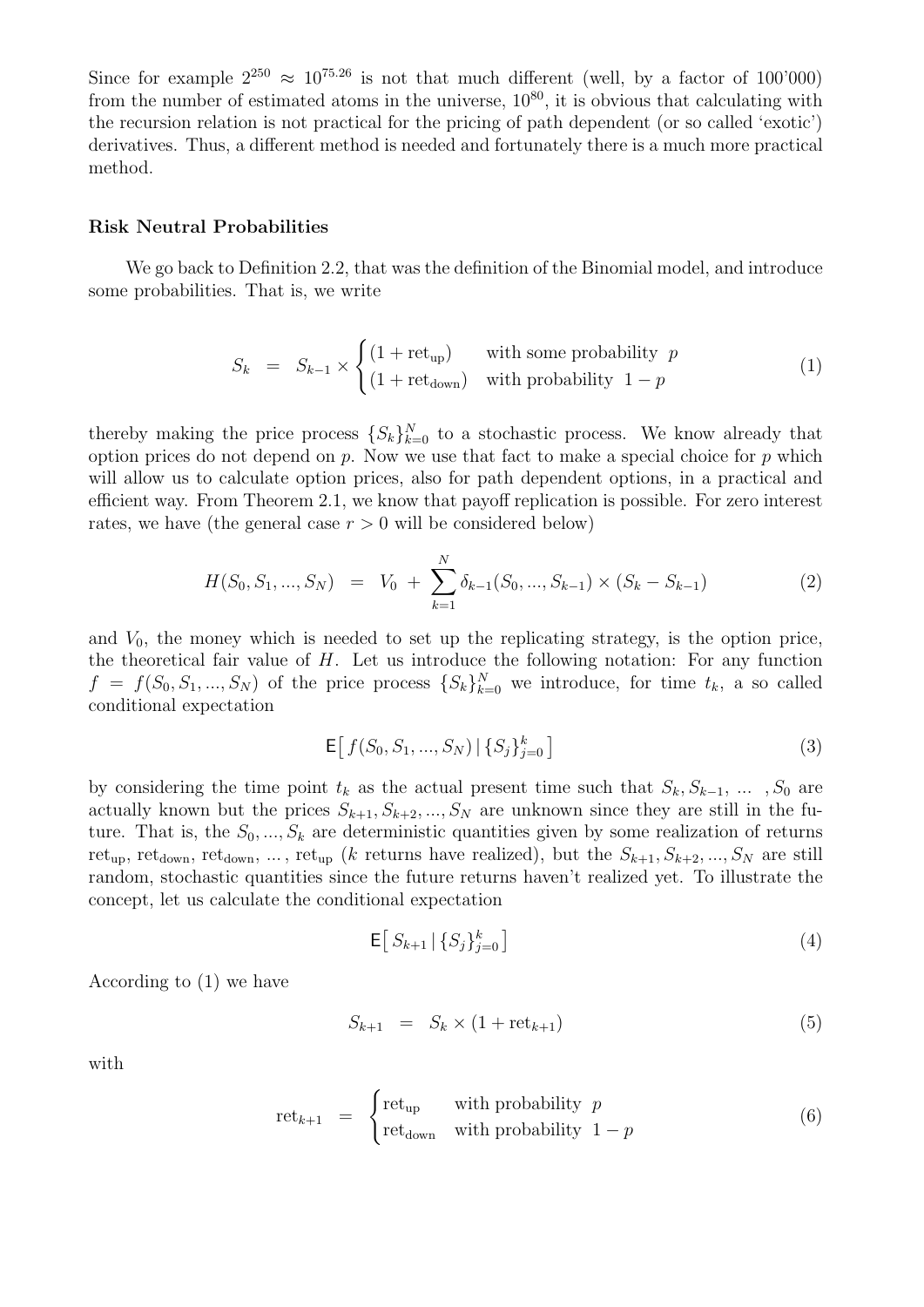Thus,

$$
\mathsf{E}\left[S_{k+1} | \{S_j\}_{j=0}^k\right] = \mathsf{E}\left[S_k \times (1 + \text{ret}_{k+1}) | \{S_j\}_{j=0}^k\right]
$$
\n
$$
= S_k \times \mathsf{E}\left[1 + \text{ret}_{k+1} | \{S_j\}_{j=0}^k\right]
$$
\n
$$
= S_k \times \left(1 + \mathsf{E}\left[\text{ret}_{k+1} | \{S_j\}_{j=0}^k\right]\right)
$$
\n
$$
= S_k \times \left(1 + \text{ret}_{\text{up}} \cdot p + \text{ret}_{\text{down}} \cdot (1 - p)\right) \tag{7}
$$

The choice of  $p$  which makes the conditional expectation (7) equal to  $S_k$ 

$$
\mathsf{E}\big[\,S_{k+1}\,\big|\,\{S_j\}_{j=0}^k\,\big]\quad\stackrel{!}{=} \quad S_k\tag{8}
$$

is called the risk neutral probability (in case of zero interest rates). A stochastic process which fulfills equation  $(8)$  for all k is called a martingale. For zero interest rates, this risk neutral probability is obtained through

$$
S_k \times (1 + \text{ret}_{\text{up}}p + \text{ret}_{\text{down}}(1 - p)) \stackrel{!}{=} S_k
$$
  
\n
$$
\Leftrightarrow \text{ret}_{\text{up}}p + \text{ret}_{\text{down}}(1 - p) = 0
$$
  
\n
$$
\Leftrightarrow (\text{ret}_{\text{up}} - \text{ret}_{\text{down}})p = -\text{ret}_{\text{down}}
$$

which gives

$$
p = \frac{-\text{ret}_{\text{down}}}{\text{ret}_{\text{up}} - \text{ret}_{\text{down}}} =: p_{\text{risk neutral}} \tag{9}
$$

Apparently the down return ret<sub>down</sub> has to be a negative number to obtain a meaningful  $p$ . Now let us fix p to this value (9) and to be more explicit we will use the notation  $E = E_{rn}$ , 'rn' for 'risk neutral', to indicate that we are calculating expectation values using the risk neutral probability (9). The importance of this definition is due to the following important calculation:

$$
V_0 = \mathsf{E}_{\rm rn}[V_0] = \mathsf{E}_{\rm rn}[V_0|S_0]
$$
  
\n
$$
= \mathsf{E}_{\rm rn}\Big[H(S_0, S_1, ..., S_N) - \sum_{k=1}^N \delta_{k-1}(S_0, ..., S_{k-1}) \times (S_k - S_{k-1}) |S_0\Big]
$$
  
\n
$$
= \mathsf{E}_{\rm rn}\Big[H(S_0, S_1, ..., S_N)\Big] - \sum_{k=1}^N \mathsf{E}_{\rm rn}\Big[\delta_{k-1}(S_0, ..., S_{k-1}) \times (S_k - S_{k-1}) |S_0\Big]
$$
(10)

The expectations in the sum on the right hand side of (10) can be calculated as follows:

$$
\mathsf{E}_{rn} \Big[ \delta_{k-1}(S_0, ..., S_{k-1}) \times (S_k - S_{k-1}) \, \big| \, S_0 \Big] =
$$
\n
$$
= \mathsf{E}_{rn} \Big[ \underbrace{\mathsf{E}_{rn} \Big[ \delta_{k-1}(S_0, ..., S_{k-1}) \times (S_k - S_{k-1}) \, \big| \, \{S_j\}_{j=0}^{k-1} \Big] \, \big| \, S_0 \Big]}
$$
\nin this expectation all  $S_1, ..., S_{k-1}$  are constant

\n
$$
= \mathsf{E}_{rn} \Big[ \delta_{k-1}(S_0, ..., S_{k-1}) \times \mathsf{E}_{rn} \Big[ S_k - S_{k-1} \, \big| \, \{S_j\}_{j=0}^{k-1} \Big] \, \big| \, S_0 \Big]
$$
\n
$$
= \mathsf{E}_{rn} \Big[ \delta_{k-1}(S_0, ..., S_{k-1}) \times \Big( \mathsf{E}_{rn} \Big[ S_k \, \big| \, \{S_j\}_{j=0}^{k-1} \Big] - S_{k-1} \Big) \, \big| \, S_0 \Big]
$$
\n(11)